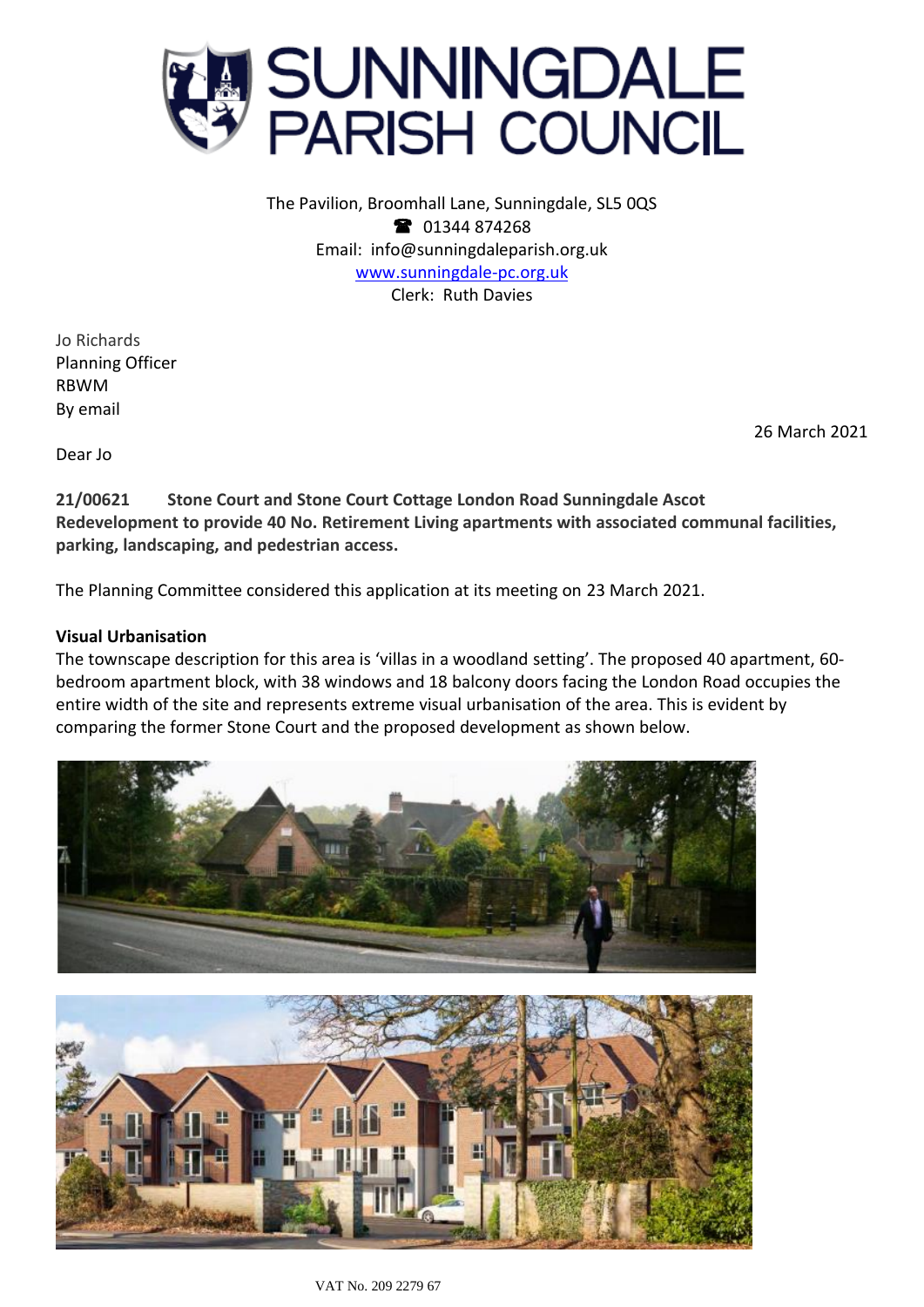The 36 parking spaces occupy the area in between the building and London Road adding further to the built form and urbanisation. In the picture below the only real green spaces on the site frontage are off site on the verge area.



The proposed scheme will totally dominate the adjacent Chadlington House as can be seen by the size, height and bulk of the side elevations shown below. The ground also slopes downhill towards Chadlington House exacerbating the problem.



Side Elevation

The current proposal would therefore conflict with saved Policies H10, H11 and DG1 of the Royal Borough of Windsor and Maidenhead Local Plan 1999 (incorporating alterations adopted 2003) (Local Plan) and Policies NP/DG1, NP/DG2 and NP/DG3 of the adopted Ascot, Sunninghill and Sunningdale Neighbourhood Plan 2011-2026 (Neighbourhood Plan) (2014). The extant scheme (13/01834) also pre-dates the 2014 Neighbourhood Plan.

# **Safety**

The site is positioned within a 40mph speed limit. However, exiting the site and turning right towards Bagshot can be difficult. Firstly, there is a long bend obscuring the drivers view and secondly the exit from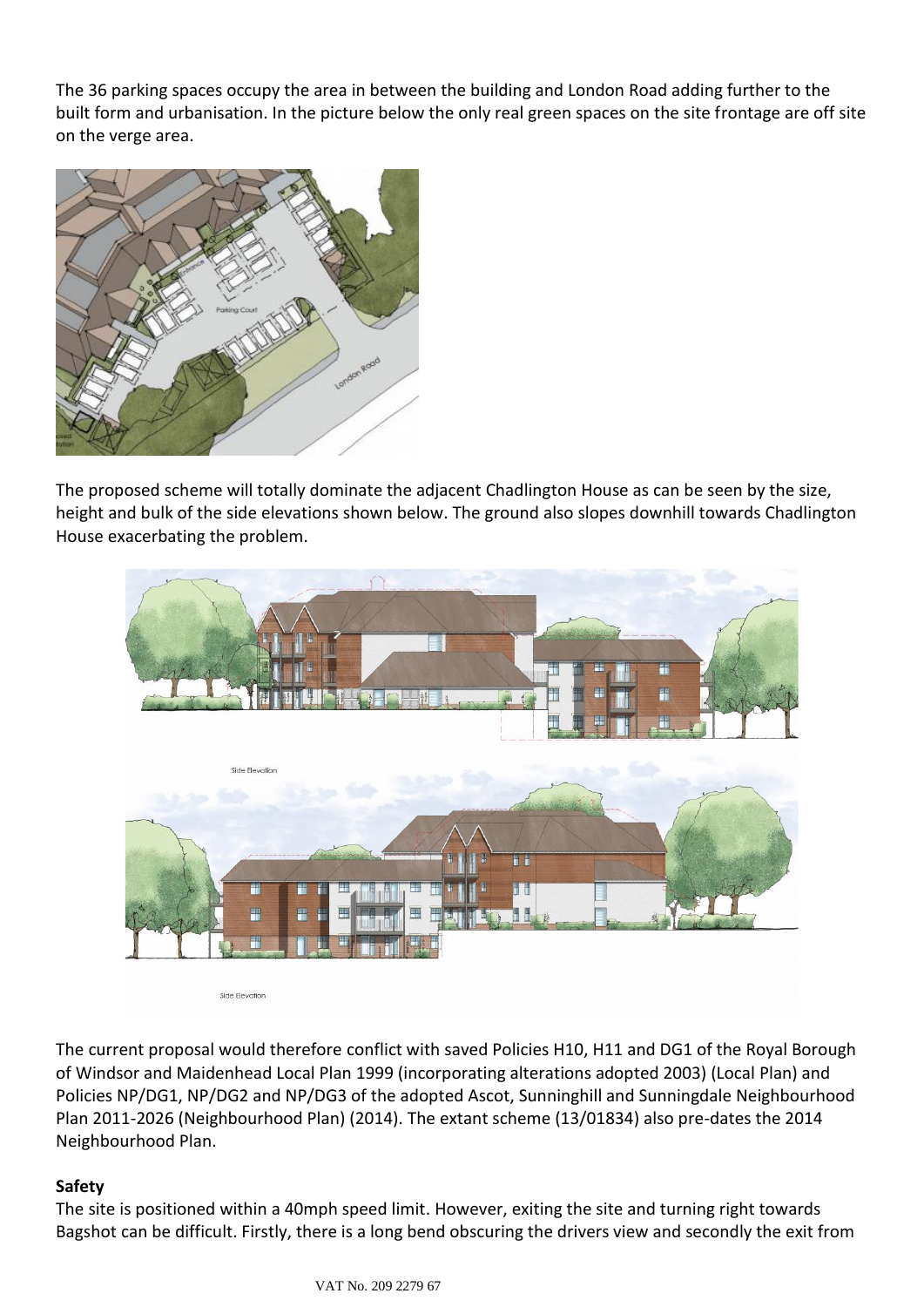Stone Court is an uphill gradient. Hence, any development should not seek to significantly increase the number of vehicle movements out of the site.

The extant scheme (13/01834) approved by RBWM comprised 61 bedrooms – so almost identical with the 60 bedrooms proposed under 21/00621. However, the extant scheme is a C2 classification so those residents would have been much older, required more nursing care, been much less active and had lower vehicle ownership than the C3 classification residents with the current scheme. The differences are very marked and can be demonstrated by comparing the on-site facilities approved under 13/01834- (4 x dining rooms, 6 x lounge/ quiet room, 1 x treatment room,1 x hairdresser,1 x care station, 1 x café lounge) with the onsite facilities proposed under 21/00621 (just 1 small communal lounge). One is a C2 high dependency unit for people in need of extra care (13/01834) versus a C3 residential dwelling house where only one resident needs to be over 60 years old (21/00621) but both schemes have almost identical bedroom numbers (60 vs 61) .

For 13/01834, RBWM approved a transport statement that referred to a similar earlier approved scheme (10/02850) which indicated there would be 118 trips a day that included all the residents and all the fulltime staff. (Transport Statement section 5.1) This was also adopted for the 16/02052 scheme (withdrawn).

The Parish Council therefore find it hard to understand the proposition put forward by McCarthy & Stone that the same site with an almost identical number of bedrooms but with much more active and younger residents would have 50% less vehicle trips per day than was the case with the very elderly residents requiring nursing care under the extant scheme. The chart below states that just 62 trips per day are expected. Under 13/01834 there were 118 trips expected each day.

| Proposed Site (McCarthy &<br>Stone Research) | AM (0800-0900) | PM (1700-1800) | Daily (12-hour) |  |  |
|----------------------------------------------|----------------|----------------|-----------------|--|--|
| Trip Rate per Retirement<br>Living (M&S)     | 0.06           | 0.078          | 1.55            |  |  |
| Trip Generation (40<br>Retirement Living)    |                |                | 62              |  |  |
| Total                                        |                |                | 62              |  |  |

Table 6: Proposed Trip Generation (McCarthy & Stone Research)

Exiting the site and turning right is one of the most significant concerns of the Parish Council. Proposing such density of residential accommodation concentrated on to one site with one access point and with a transport policy trip assessment that underestimates the number of vehicle trips (in comparison to previous assessments) is of great concern given the site location at this point of the busy A30. Whilst there are many references in the current application to the extant scheme the Parish Council were unable to find any reference under 21/00621 concerning the 118 trips a day referred to under 13/01834.

# **Car park spaces**

The RBWM Tree Officer was most concerned about the impact of the withdrawn scheme (16/02052) on the onsite and offsite trees. Many of these concerns are still applicable to 21/00621. The car park spaces are positioned closer to the offsite London Road trees than the previous schemes. Car park spaces 7,8,9,10,11 and 12 are directly within the RPA of these trees and they are under the tree canopies. This can be seen in the charts below. The trees form an important screening effect for the property so preserving their integrity is important.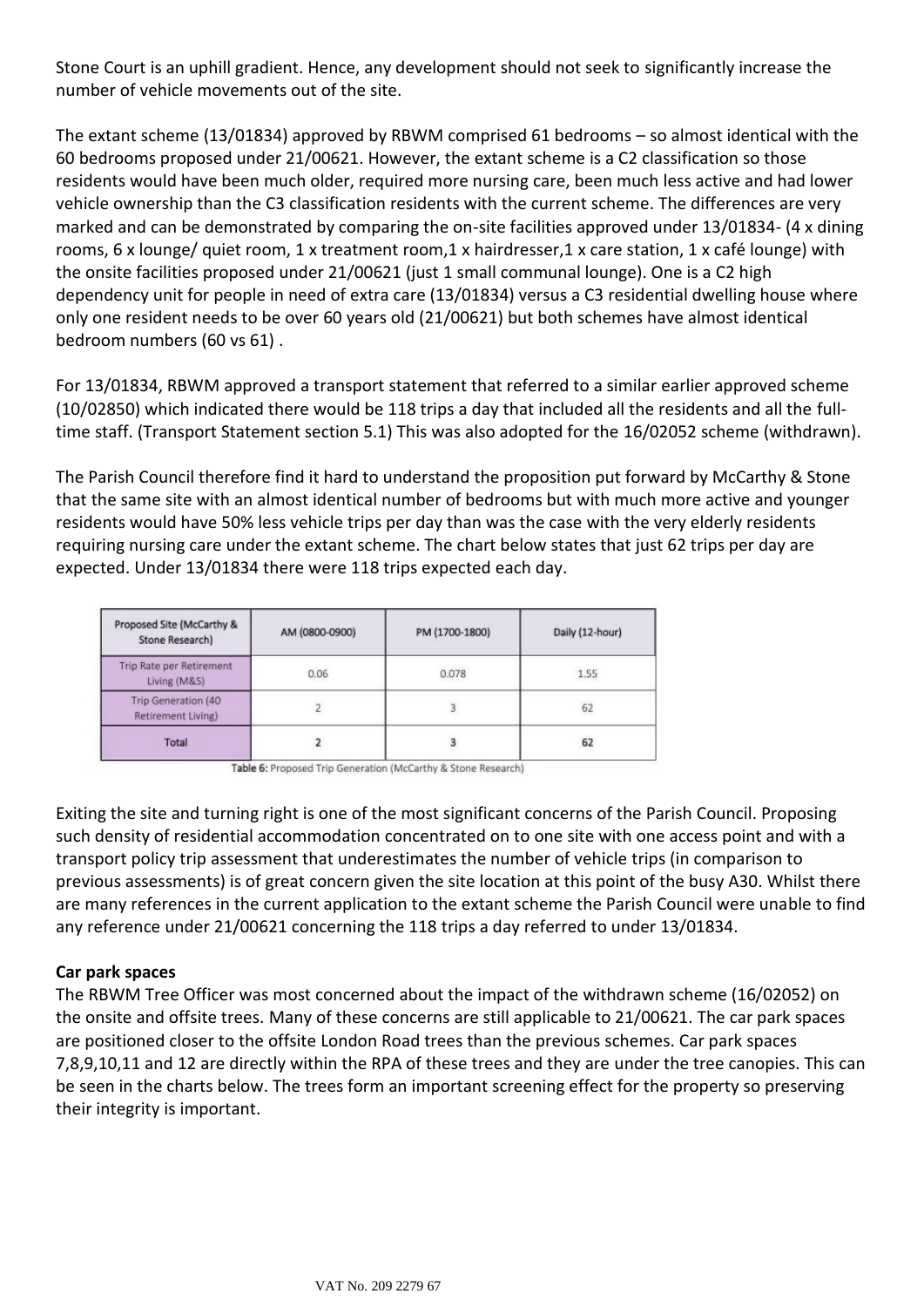

McCarthy & Stone are proposing a total of just 36 car park spaces that includes 2 disabled spaces and all parking for visitors. This follows their site assessment of the RBWM Parking Strategy (2004) for C3 dwellings for Active Elderly residents. A site with poor accessibility to local facilities would require 40 car park spaces and one with good accessibility would require 20 spaces. The Parish Council do not share the view that this is sufficient.

|       | Units | <b>General Residents Poor</b><br>Accessibility |           | General Residents Good<br>Accessibility |           | Active Elderly Poor<br>Accessibility |           | <b>Active Elderly Good</b><br>Accessibility |           |
|-------|-------|------------------------------------------------|-----------|-----------------------------------------|-----------|--------------------------------------|-----------|---------------------------------------------|-----------|
|       |       | Standard                                       | Provision | Standard                                | Provision | Standard                             | Provision | Standard                                    | Provision |
| 1 Bed | 20    |                                                | 20        | 0.5                                     | 10        | 1                                    | 20        | 0.5                                         | 10        |
| 2 Bed | 20    |                                                | 40        |                                         | 20        | $\ddot{\phantom{1}}$                 | 20        | 0.5                                         | $10\,$    |
| Total | 40    | n/a                                            | 60        | n/a                                     | 30        | n/a                                  | 40        | n/a                                         | 20        |

Table 3: Parking Standards and Provision

The provision for visitor parking for 40 apartments is woeful and the car park spaces interfere with trees. It is understood that proximity to flood zone areas may prevent underground parking, but we would have hoped for a proposal that might have considered this as an alternative given the intensive development of the site. If underground parking were possible this would have also had the effect of increasing the green space at the front of the site.

Both 13/01834 and 16/02052 had better arrangements for the location of the car park spaces at the front of the site – and they still attracted concern from the Tree Officer. This can be clearly seen in the diagrams below.